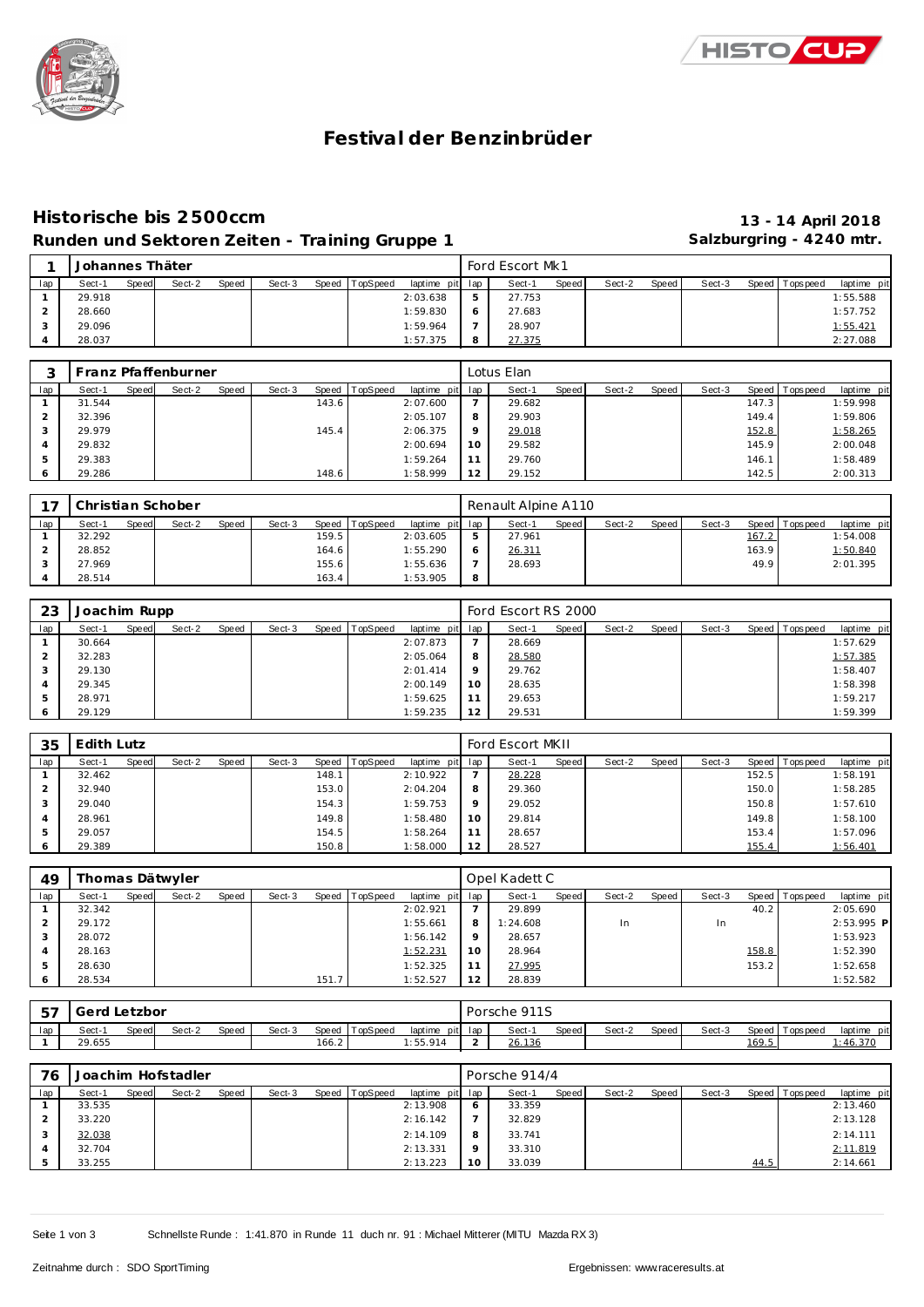



## **Festival der Benzinbrüder**

## **Historische bis 2500ccm 13 - 14 April 2018** Runden und Sektoren Zeiten - Training Gruppe 1 **Salzburgring - 4240 mtr.**

| -91 | Michael Mitterer |       |        |       |        |       |          |                 |    | MITU Mazda RX 3 |       |        |       |        |                   |             |
|-----|------------------|-------|--------|-------|--------|-------|----------|-----------------|----|-----------------|-------|--------|-------|--------|-------------------|-------------|
| lap | Sect-1           | Speed | Sect-2 | Speed | Sect-3 | Speed | TopSpeed | laptime pit lap |    | Sect-1          | Speed | Sect-2 | Speed | Sect-3 | Speed   Tops peed | laptime pit |
|     | 27.344           |       |        |       |        |       |          | 1:49.423        | 8  | 25.875          |       |        |       |        |                   | 1:42.452    |
|     | 28.329           |       |        |       |        |       |          | 1:48.990        | 9  | 26.774          |       |        |       |        |                   | 1:43.019    |
| 3   | 26.980           |       |        |       |        |       |          | 1:47.866        | 10 | 25.569          |       |        |       |        |                   | 1:43.523    |
| 4   | 29.513           |       |        |       |        |       |          | 1:50.334        | 11 | 25.575          |       |        |       |        |                   | 1:41.870    |
| 5   | 26.341           |       |        |       |        |       |          | 1:45.036        | 12 | 27.195          |       |        |       |        |                   | 1:44.144    |
| O   | 26.011           |       |        |       |        |       |          | 1:43.384        | 13 | 26.390          |       |        |       |        |                   | 1:44.295    |
|     | 26.685           |       |        |       |        |       |          | 1:46.410        | 14 |                 |       |        |       |        |                   |             |

|               | 113   Nikolas Schuch |       |        |       |        |                |                 |    | Opel Manta A |       |        |       |        |                 |             |
|---------------|----------------------|-------|--------|-------|--------|----------------|-----------------|----|--------------|-------|--------|-------|--------|-----------------|-------------|
| lap           | Sect-1               | Speed | Sect-2 | Speed | Sect-3 | Speed TopSpeed | laptime pit lap |    | Sect-1       | Speed | Sect-2 | Speed | Sect-3 | Speed Tops peed | laptime pit |
|               | 32.719               |       |        |       |        |                | 2:03.399        |    | 27.803       |       |        |       |        |                 | 1:53.485    |
|               | 30.130               |       |        |       |        |                | 1:59.137        | 8  | 28.653       |       |        |       |        |                 | 1:53.629    |
| 3             | 29.562               |       |        |       |        |                | 1:58.743        | 9  | 27.823       |       |        |       |        |                 | 1:54.663    |
|               | 28.354               |       |        |       |        |                | 1:56.110        | 10 | 27.863       |       |        |       |        |                 | 1:53.790    |
| $\mathcal{P}$ | 29.083               |       |        |       |        |                | 1:55.762        | 11 | 28.285       |       |        |       |        |                 | 1:54.328    |
| 6             | 29.109               |       |        |       |        |                | 1:54.680        | 12 |              |       |        |       |        |                 |             |

| 121 |        |       | Michael Heuschneider |       |        |                |                 |         | Volvo 121 |       |        |       |        |                 |             |
|-----|--------|-------|----------------------|-------|--------|----------------|-----------------|---------|-----------|-------|--------|-------|--------|-----------------|-------------|
| lap | Sect-1 | Speed | Sect-2               | Speed | Sect-3 | Speed TopSpeed | laptime pit lap |         | Sect-1    | Speed | Sect-2 | Speed | Sect-3 | Speed Tops peed | laptime pit |
|     | 33.768 |       |                      |       |        |                | 2:12.052        |         | 30.707    |       |        |       |        |                 | 2:05.821    |
|     | 30.934 |       |                      |       |        |                | 2:07.991        | 8       | 31.009    |       |        |       |        |                 | 2:07.098    |
|     | 34.510 |       |                      |       |        |                | 2:09.961        | $\circ$ | 30.574    |       |        |       |        |                 | 2:05.358    |
| 4   | 30.823 |       |                      |       |        |                | 2:05.960        | 10      | 30.537    |       |        |       |        |                 | 2:05.574    |
|     | 30.411 |       |                      |       |        |                | 2:06.678        | 11      | 30.539    |       |        |       |        |                 | 2:05.619    |
|     | 30.956 |       |                      |       |        |                | 2:06.657        | 12      |           |       |        |       |        |                 |             |

|     | 131 Alfred Jodl |       |        |       |        |       |          |                 |         | Alfa Romeo GTA |       |        |       |        |                 |             |
|-----|-----------------|-------|--------|-------|--------|-------|----------|-----------------|---------|----------------|-------|--------|-------|--------|-----------------|-------------|
| lap | Sect-1          | Speed | Sect-2 | Speed | Sect-3 | Speed | TopSpeed | laptime pit lap |         | Sect-1         | Speed | Sect-2 | Speed | Sect-3 | Speed Tops peed | laptime pit |
|     |                 |       |        |       |        |       |          | 1:55.774        | O       |                |       |        |       |        |                 | 1:52.026    |
|     |                 |       |        |       |        |       |          | 1:53.488        |         |                |       |        |       |        |                 | 3:39.310    |
|     |                 |       |        |       |        |       |          | 1:52.943        | 8       |                |       |        |       |        |                 | 1:50.033    |
|     |                 |       |        |       |        |       |          | 1:51.757        | $\circ$ |                |       |        |       |        |                 | 5:27.028    |
|     |                 |       |        |       |        |       |          | 1:51.332        | 10      |                |       |        |       |        |                 |             |

| 133 | Josef Schmitt |       |        |       |        |       |          |                 |         | Opel Kadett C Coupe |       |        |       |        |      |                 |             |
|-----|---------------|-------|--------|-------|--------|-------|----------|-----------------|---------|---------------------|-------|--------|-------|--------|------|-----------------|-------------|
| lap | Sect-1        | Speed | Sect-2 | Speed | Sect-3 | Speed | TopSpeed | laptime pit lap |         | Sect-1              | Speed | Sect-2 | Speed | Sect-3 |      | Speed Tops peed | laptime pit |
|     | 34.408        |       |        |       |        | 144.4 |          | 2:12.458        | 6       | 29.628              |       |        |       |        |      |                 | 2:03.928    |
|     | 31.762        |       |        |       |        |       |          | 2:04.259        |         | 31.084              |       |        |       |        |      |                 | 2:01.785    |
|     | 32.084        |       |        |       |        |       |          | 2:05.758        | 8       | 29.241              |       |        |       |        |      |                 | 2:10.437    |
|     | 30.378        |       |        |       |        |       |          | 2:03.207        | $\circ$ | 34.062              |       |        |       |        | 42.6 |                 | 2:15.487    |
|     | 30.275        |       |        |       |        |       |          | 2:01.793        | 10      |                     |       |        |       |        |      |                 |             |

| 140 | Peter Hollerer |       |        |       |        |       |          |                 |         | Porsche 924 Carrera GTS |       |        |       |        |       |                 |             |
|-----|----------------|-------|--------|-------|--------|-------|----------|-----------------|---------|-------------------------|-------|--------|-------|--------|-------|-----------------|-------------|
| lap | Sect-1         | Speed | Sect-2 | Speed | Sect-3 | Speed | TopSpeed | laptime pit lap |         | Sect-1                  | Speed | Sect-2 | Speed | Sect-3 |       | Speed Tops peed | laptime pit |
|     | 27.956         |       |        |       |        |       |          | 1:53.933        |         | 26.244                  |       |        |       |        |       |                 | 1:48.323    |
|     | 26.841         |       |        |       |        |       |          | 1:50.962        | 8       | 26.960                  |       |        |       |        |       |                 | 1:51.390    |
| 3   | 26.646         |       |        |       |        |       |          | 1:49.502        | $\circ$ | 27.006                  |       |        |       |        |       |                 | 1:49.766    |
|     | 26.235         |       |        |       |        |       |          | 1:48.898        | 10      | 26.311                  |       |        |       |        | 162.2 |                 | 1:51.658    |
| 5   | 26.707         |       |        |       |        |       |          | 1:49.562        |         | 27.086                  |       |        |       |        |       |                 | 1:48.770    |
|     | 26.931         |       |        |       |        |       |          | 1:49.846        | 12      | 27.325                  |       |        |       |        |       |                 | 1:51.792    |

| 162 | "homas Lins |       |        |       |        |                |                 |         | Alfa Romeo Giulia Super |       |        |       |        |                 |             |
|-----|-------------|-------|--------|-------|--------|----------------|-----------------|---------|-------------------------|-------|--------|-------|--------|-----------------|-------------|
| lap | Sect-1      | Speed | Sect-2 | Speed | Sect-3 | Speed TopSpeed | laptime pit lap |         | Sect-1                  | Speed | Sect-2 | Speed | Sect-3 | Speed Tops peed | laptime pit |
|     | 33.031      |       |        |       |        |                | 2:11.712        |         | 25.210                  |       |        |       |        |                 | 1:44.857    |
|     | 32.601      |       |        |       |        |                | 2:04.723        | 8       | 26.274                  |       |        |       |        |                 | 1:46.675    |
|     | 29.439      |       |        |       |        |                | 1:58.483        | $\circ$ | 25.449                  |       |        |       |        |                 | 1:46.397    |
|     | 28.192      |       |        |       |        |                | 1:49.251        | 10      | 25.478                  |       |        |       |        |                 | 1:45.220    |
|     | 25.877      |       |        |       |        |                | 1:46.877        |         | 25.138                  |       |        |       |        |                 | 1:44.966    |
|     | 26.105      |       |        |       |        |                | 1:46.880        | 12      | 25.732                  |       |        |       |        |                 | 1:46.195    |